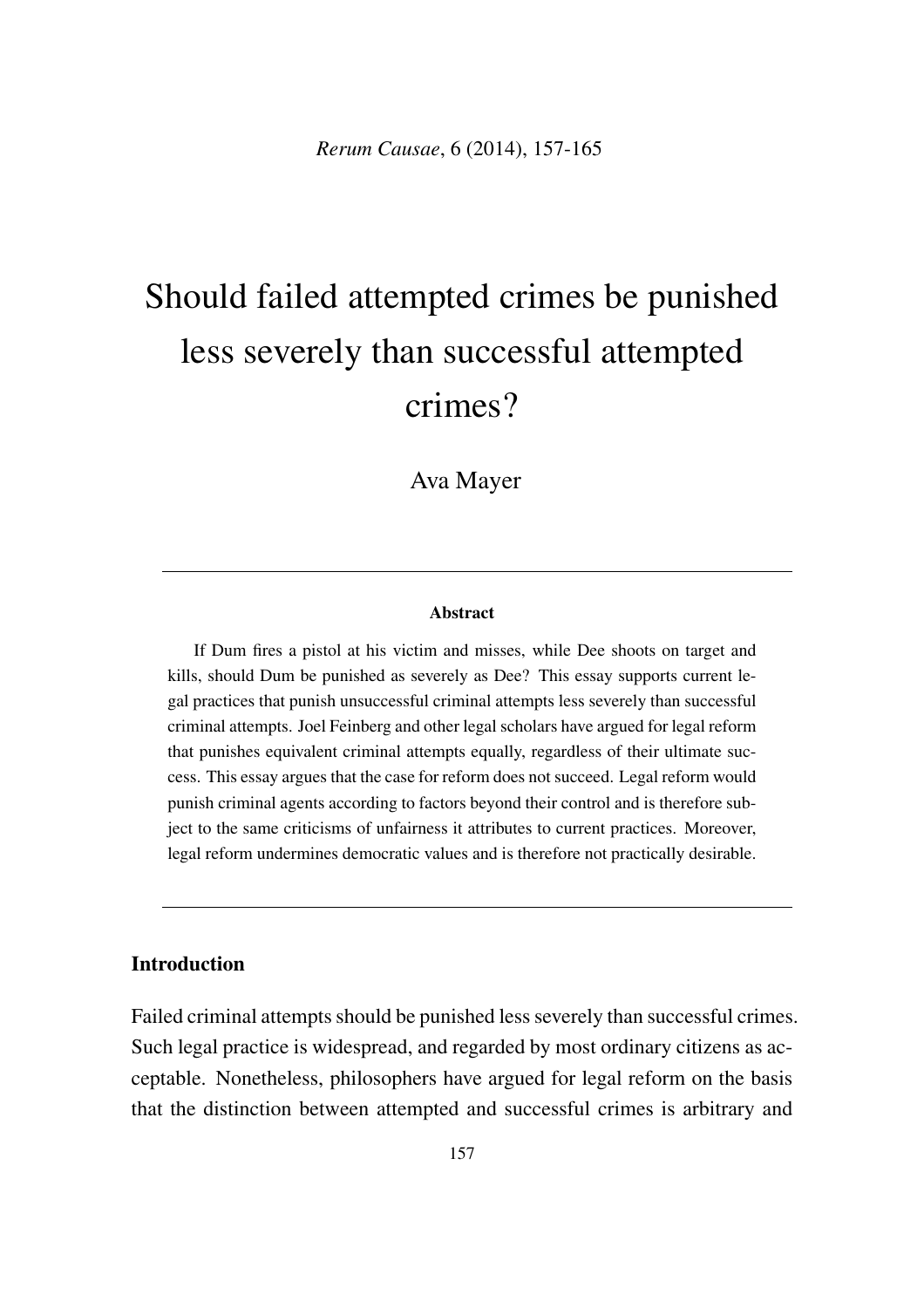unfair. This essay argues that the case for legal reform is unconvincing for two reasons. First, legal reform would punish criminal agents according to factors beyond their control and is therefore subject to the same complaints of unfairness it attributes to current practices. Second, legal reform undermines democratic values and is therefore not practically desirable. For these reasons, the argument for legal reform is not strong and our current practices should be maintained.

#### I. The Argument for Reform

A criminal attempt takes place when a person intends to commit a crime and takes steps toward committing it, but ultimately fails. Current legal practice punishes criminal attempts less severely than corresponding completed crimes. This differential punishment is criticised by reformers who argue that failed attempts to perform criminal actions should be punished as severely as successfully completed crimes. Their argument typically begins by considering two identical criminal attempts that differ only due to factors beyond the criminal's control. Consider, for example, Lewis's case of Dee and Dum:

Dee wants to kill his enemy, and so does Dum. Dee and Dum try equally hard to kill, both acting without justification. Dee's gun fires exactly as he intends, and his victim is successfully murdered. Dum fires his gun but misses, and his victim escapes unscathed. Dee spends the rest of his life in prison, while Dum receives a shorter prison sentence $1$ 

In such cases, reformers argue, it is difficult to defend our leniency toward the unsuccessful criminal. Dee and Dum inflict equal risk of harm on their victims and their intentions are equally immoral. Yet, due to luck, Dum gets

 $\frac{1}{1}$  Lewis, 'The Punishment that Leaves Something to Chance' 1.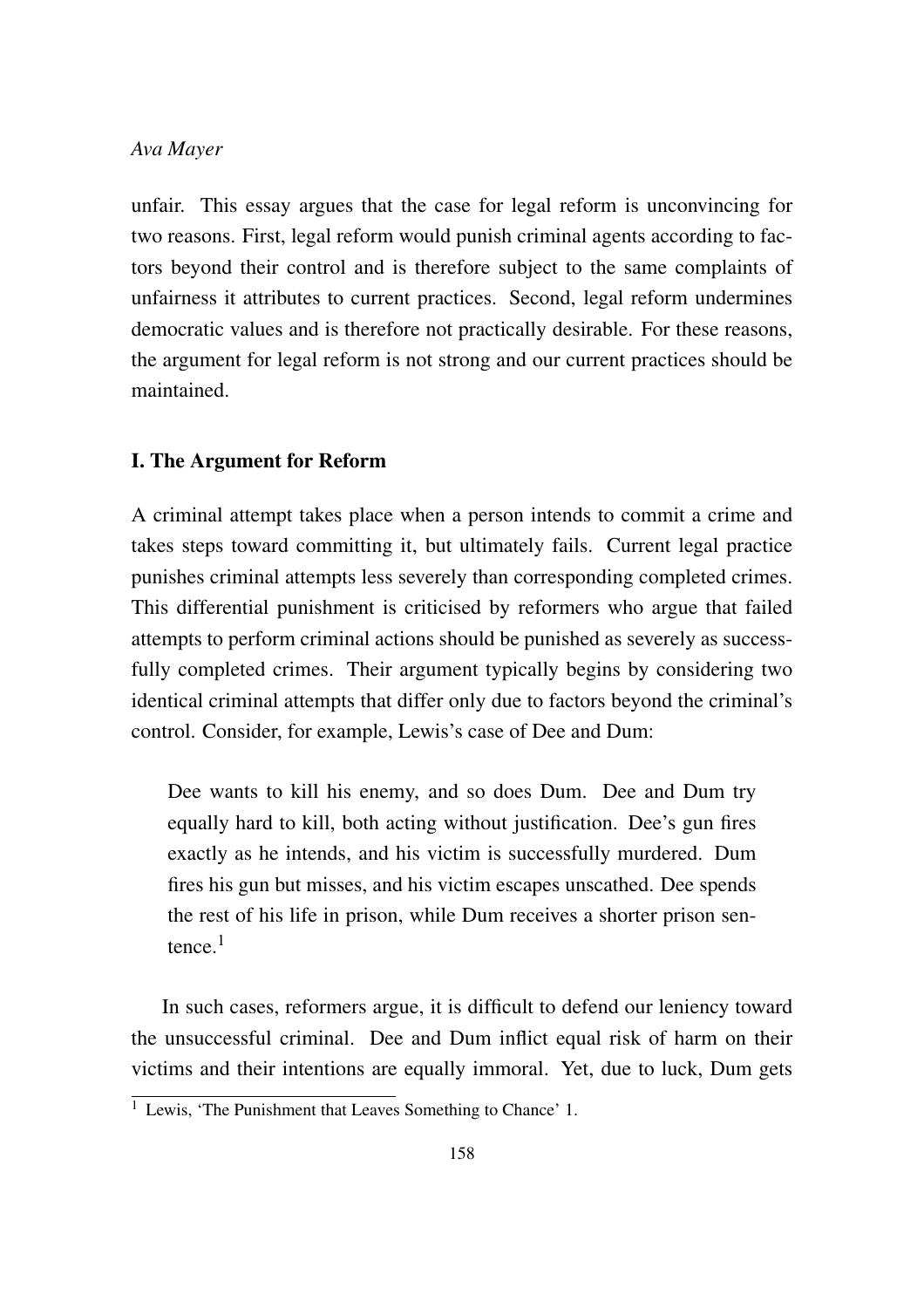away with a lesser punishment. To show why this is unfair, reformers appeal to two intuitively appealing principles of fairness.

- 1. Control principle: An agent, D, is morally blameworthy to the extent that what D is blamed for depends on factors within his control.
- 2. Proportionality principle: An agent, D, should be punished with a severity proportional to D's blameworthiness.

Feinberg appeals to the control principle by arguing that Dee and Dum are equally blameworthy since the only difference between them is due to factors beyond their control. Dum is unfairly rewarded for luck which, being beyond his control, does not diminish his blameworthiness. The proportionality principle stipulates that Dee and Dum should be punished equally since they are equally blameworthy. Punishing them differently on the basis of sheer luck is arbitrary. By failing to adhere to these principles, differential punishment is both arbitrary and unfair.

Feinberg argues that equal punishment for failed criminal attempts and successes should replace differential punishment and proposes an appealing principle for reform: 'if the law is arbitrary in some respect, then provided we can improve it in that respect, at a reasonable cost in other values, we should improve it.<sup>'2</sup> It follows that we should pursue legal reform and implement equal punishment if the two following conditions are met:

- (i) Equal punishment corrects for the unfairness and arbitrariness of differential punishment. That is, equal punishment adheres to the control and proportionality principles.
- (ii) Replacing differential punishment with equal punishment does not come at an unreasonable cost to other values.

 $\overline{2}$  Feinberg, 'Criminal Attempts: Equal Punishments for Failed Attempts' 80.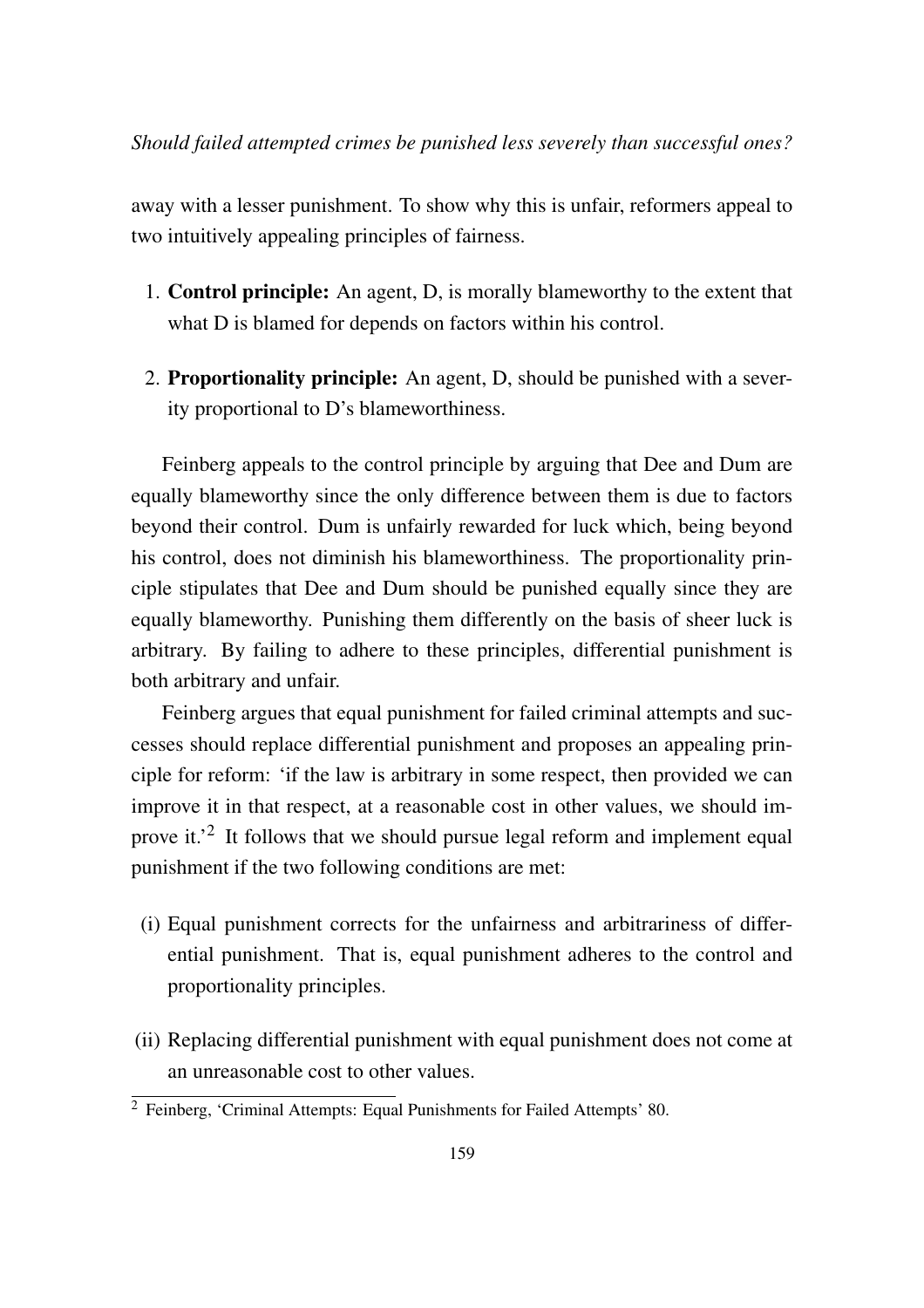In what follows I argue that conditions (i) and (ii) do not hold. For the purposes of this essay, in line with the reformers, I consider the purpose of punishment to be the removal of blameworthy individuals from society, and the deterrence of blameworthy behaviour. First I show that equal punishment penalises agents according to factors beyond their control, and therefore does not satisfy condition (i). Second, enforcing equal punishment comes at an unreasonable cost to democratic values and violates condition (ii).

#### II. Punishment and Luck

Reformers argue that equal punishment adheres to the control and proportionality principles. This is because, unlike differential punishment, equal punishment does not penalise criminals according to consequential luck, which is luck in how a criminal attempt turns out. Criminals are punished only for what is within their control, their intention. In this way, equal punishment corrects for the unfairness and arbitrariness of differential punishment.

However, criminal intentions are often beyond an agent's control. Nagel's notion of constitutive luck captures the idea that agents are not in control of their personalities, inclinations, capacities or temperament. Put simply, who we are is a matter of luck.<sup>3</sup> To illustrate this point, consider a modification of Lewis's thought experiment with a new character, Fee. Fee and Dee are identical except that Dee's psychological composition is such that he has a greater predisposition to violence than Fee. We might imagine this psychological difference as being due to upbringing, inherited personality, or mental illness. According to the control principle, Dee cannot be held blameworthy for his psychological composition because this is beyond his control. According to the proportionality principle, Dee should be punished no more than Fee. Yet equal punishment, as favoured by reformers, would punish Dee and not Fee. Therefore equal punishment does not adhere to the control or proportionality principles.

<sup>3</sup> Nagel, 'Moral Luck' 3.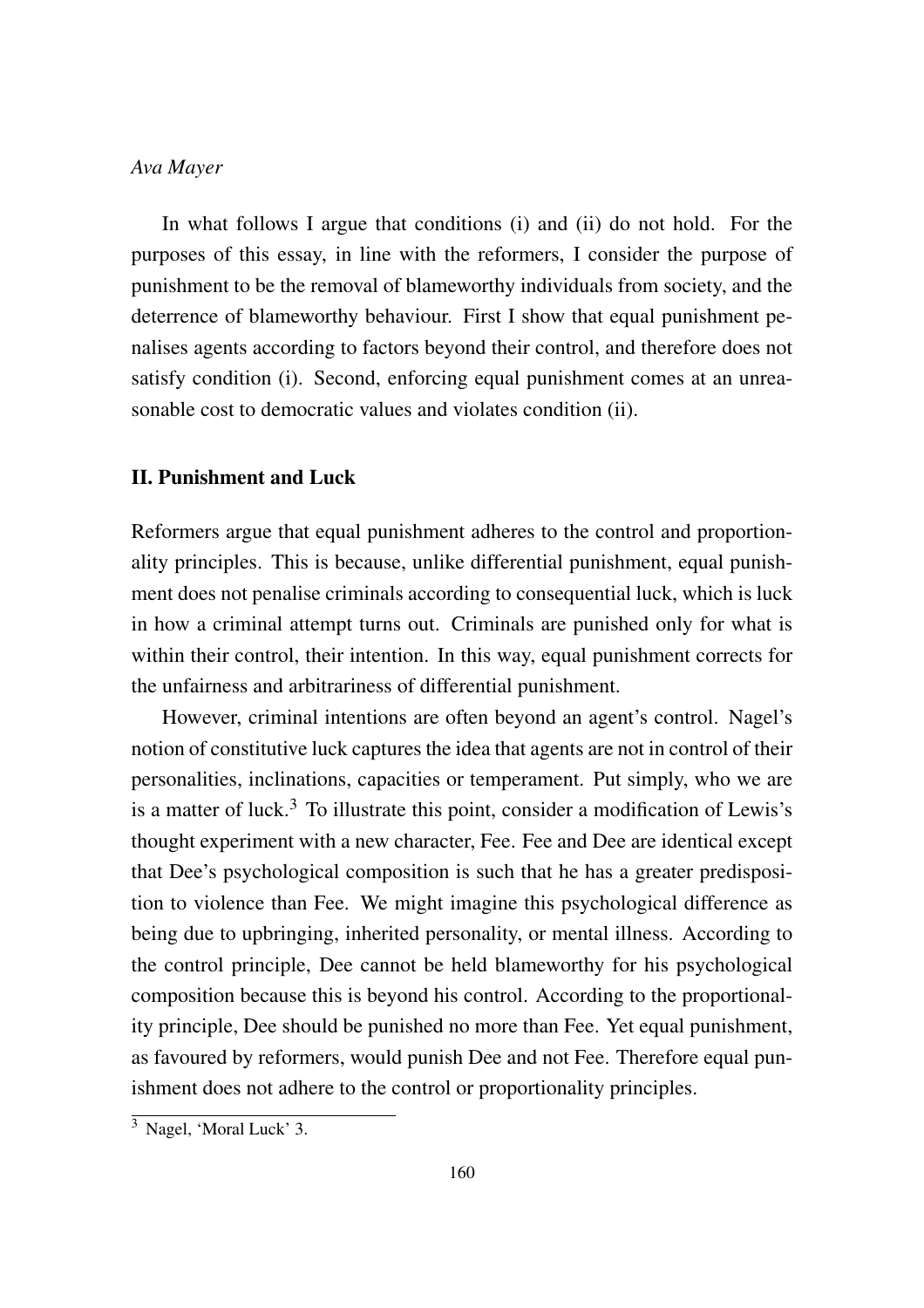Indeed, a variety of scenarios show that intention is due to factors beyond an agent's control. Dee may not have formulated his murderous intention if, due to luck, he never met his victim; or if he had been lucky enough to receive psychological treatment for his anger issues. Arguments for legal reform claim differential punishment exposes criminal agents to an unfair degree of consequential luck. But if intention is also due to luck, and equal punishment penalises criminals on the basis of intention, then this poses a significant challenge to the reformers' argument. Why draw the line at intention, when even that is beyond an agent's control? If criminal agents cannot be held blameworthy for their intentions or the consequences of those intentions, then legal reform is open to the same criticisms of unfairness and arbitrariness as current practices.

The reformers might respond that this argument is mistaken, and that Dee can plausibly be held more blameworthy than Fee. Even if psychological composition is subject to the influence of luck, this does not render moral agents powerless over their intentions. With self-reflection and a great deal of effort, a naturally violent person like Dee can alter his predispositions. Although it might be difficult for each agent, depending on their psychological tendencies, all rational moral agents are capable of cultivating good intentions. Equal punishment would thus adhere to the control principle. Criminal agents are assessed for what is within their control: the effort invested toward cultivating the right intention. Because Dee has failed to cultivate the right intention, he is more blameworthy than Fee. The proportionality principle thus implies that it is permissible to punish Dee to a greater extent than Fee.

However, there are three problems with this response. First, upholding the control principle in this case severely limits the extent to which agents may be held morally blameworthy for their crimes. If an agent is morally blameworthy to the extent that she fails to cultivate the right intention, rather than because she suffers from an evil intention, the scope of criminal punishment is severely limited. What Dee would be punished for in this case would be 'failure to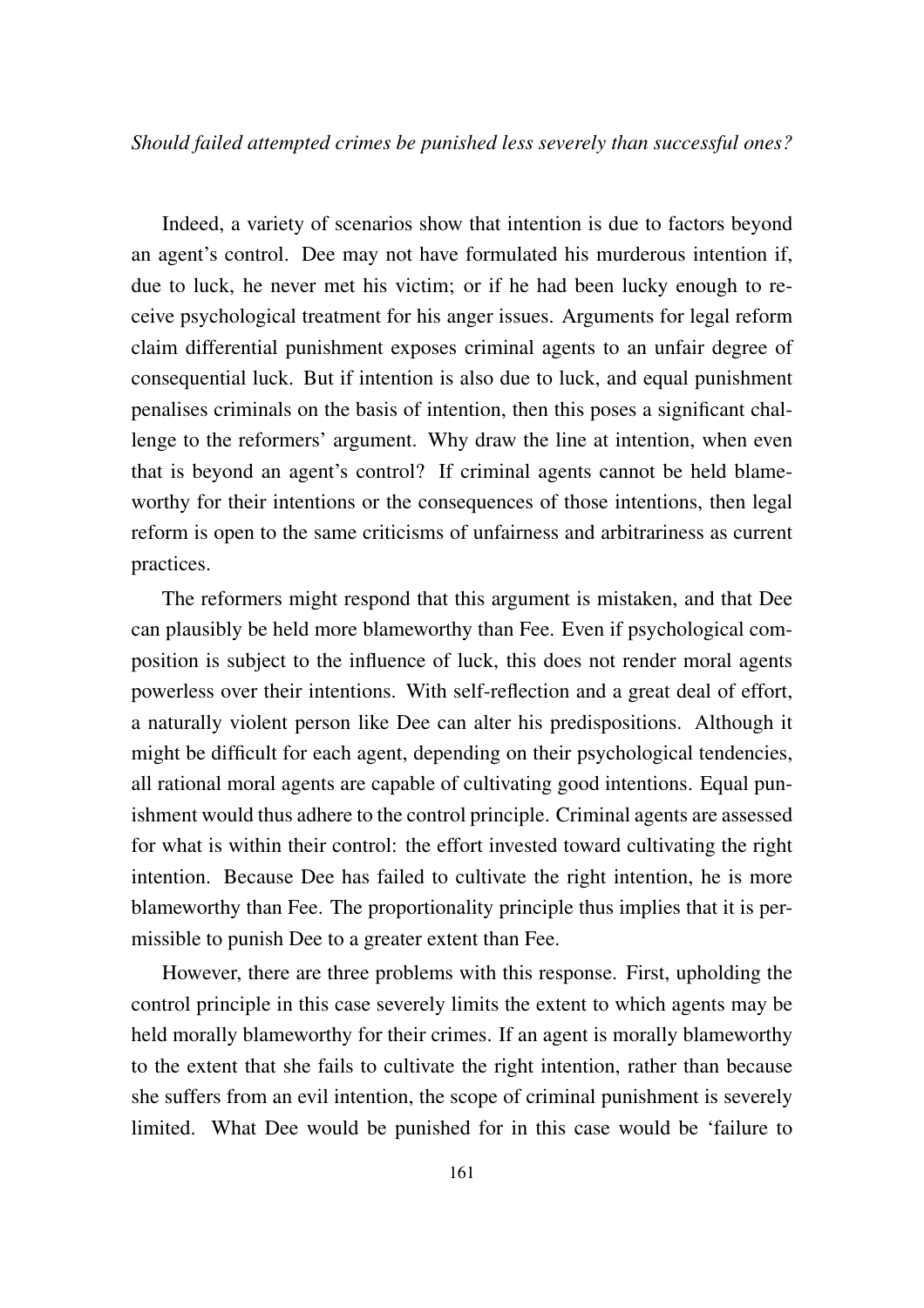cultivate the intention not to harm' rather than his natural inclination to violence and his subsequent attempted murder. While this might be appealing insofar as this adheres to the control principle, this constitutes a legal change that is far more radical than many reformers currently defend. Secondly this is unfeasible. We will never have a legal system that can accurately judge the efforts that agents invest into manipulating their predispositions.

Thirdly, this response continues to violate the control principle. What would happen if Dee really did manage to cultivate the 'right' intention not to attempt murder? Because Dee has a greater tendency toward violence than Fee, Dee uses greater effort than Fee to develop the intention not to harm. The control principle therefore implies that Dee is more morally praiseworthy than Fee. Yet this is counter-intuitive: Dee and Fee have exactly the same intention, and neither commits a crime. Moreover, this is unfair on Fee. Because Fee is naturally non-violent, she does not have the opportunity to demonstrate her ability to bend her will toward the good. Therefore, the control principle is violated because the moral praise of Fee is restricted by factors beyond her control. For these reasons, the reformers are forced to concede that condition (i) does not hold: equal punishment does not adhere to the control principle or the proportionality principle.

Nonetheless, reformers could plausibly maintain that legal reform is defensible despite the failure of condition (i). Legal reform should be pursued because it is preferable to current practices. Equal punishment is less arbitrary and less unfair than differential punishment. Where differential punishment exposes criminals to consequential luck, equal punishment corrects for this luck. The extent to which agents are punished for factors beyond their control is thereby reduced and reform satisfies the control and proportionality principles to a greater extent than current practices. However, the argument for reform is not complete until it can be shown that condition (ii) is also satisfied.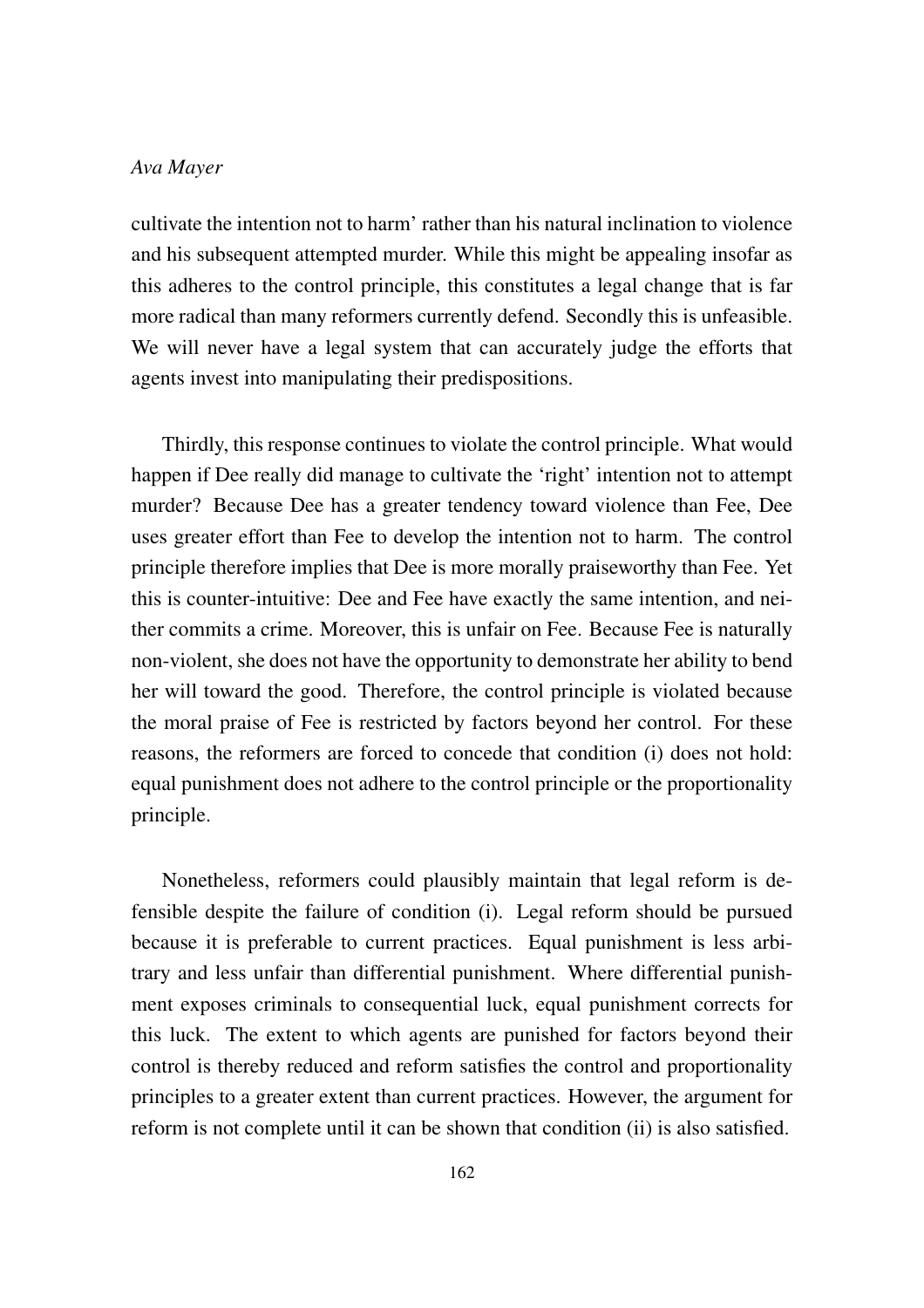*Should failed attempted crimes be punished less severely than successful ones?*

#### III. Costly Reforms

Condition (ii) is not satisfied because replacing differential punishment with equal punishment comes at an unreasonable cost to other values. I focus only on the cost to democratic values. Legal reform disregards the preferences of ordinary citizens. Almost every criminal justice system in the developed world distinguishes between criminal attempts and successes. Moreover, evidence suggests that the majority of the adult population support current practices. A psychological study found that adults are more likely to favour punishing a careless actor when harmful consequences occur than when no such consequences occur.4 If the preferences of ordinary citizens are disregarded, and legal reform is implemented on the basis of complex philosophical argument, we implicitly authorise a legal system in which only an intellectual elite matters.<sup>5</sup> Furthermore, if the general population does not support the criminal laws in place, then there is little hope that they will be obeyed by inhabitants or upheld by jurymen.

Feinberg responds that widespread support for differential punishment does not imply that differential punishment is fair or non-arbitrary: 'That the bulk of the people believe that a particular proposition is true... is not a good reason, even in a democracy, for believing that proposition to be true.'<sup>6</sup> Even if Feinberg were undoubtedly right that, in cases such as Lewis's Dee and Dum case, equal punishment is more rationally and morally defensible than differential punishment, this is not sufficient to pursue legal reform. As he himself states, legal reform may be pursued so long as it is practically desirable. That is, it comes 'at a reasonable cost in other values.<sup>'7</sup> It is not at all clear that dismissing the views of the majority and undermining popular belief in our legal system is one such reasonable cost. As the argument for reform currently stands, a stronger

 $\frac{4}{4}$  Cushman, 'Crime and punishment: Distinguishing the roles of causal and intentional analyses in moral judgment' 370.

<sup>5</sup> Feinberg, 'Criminal Attempts: Equal Punishments for Failed Attempts' 84.

<sup>6</sup> Feinberg, 'Criminal Attempts: Equal Punishments for Failed Attempts' 85.

<sup>7</sup> Feinberg, 'Criminal Attempts: Equal Punishments for Failed Attempts' 80.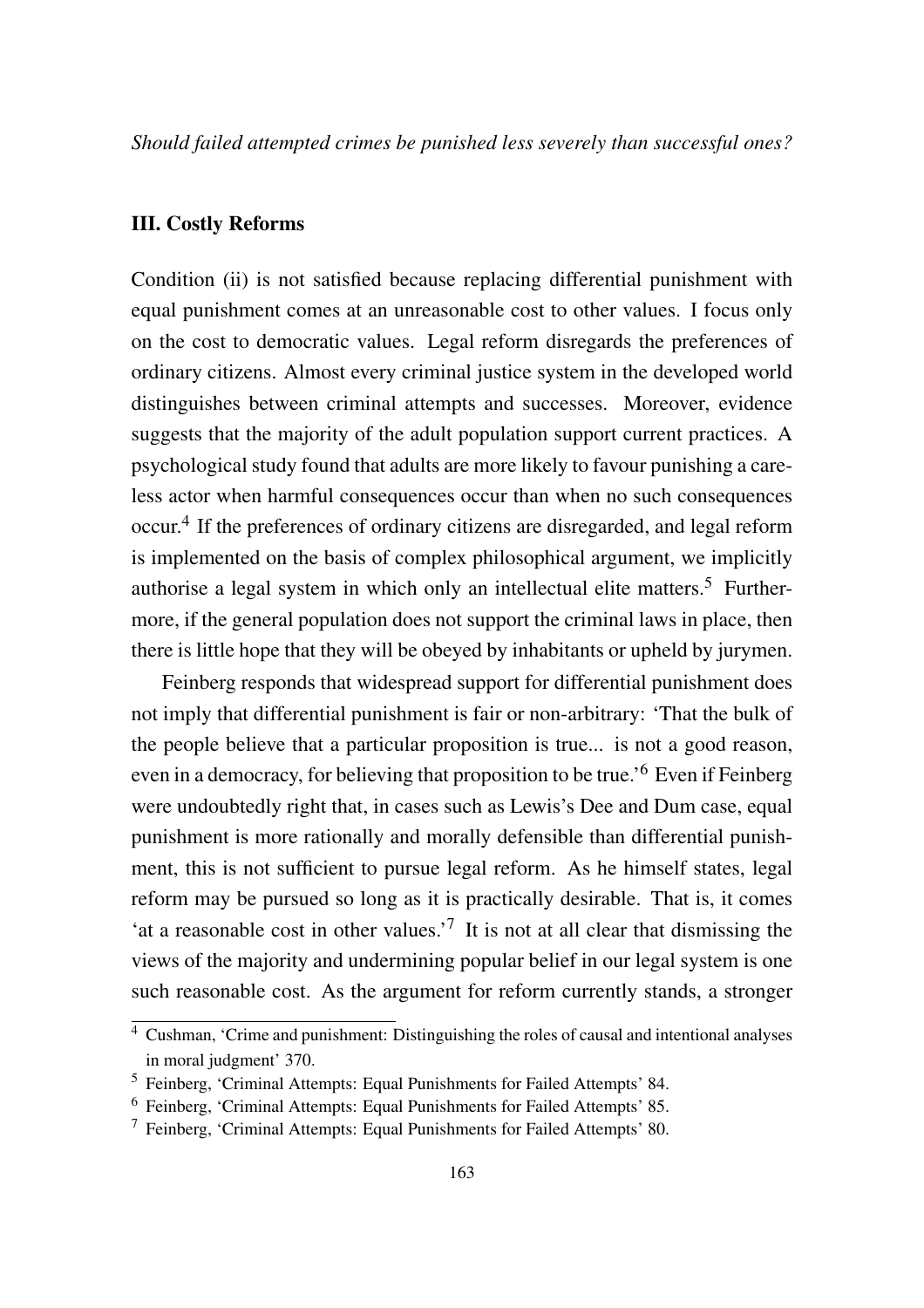case is required to show that legal reform is valuable enough to outweigh the costs that result from undermining democratic values. If the views of ordinary citizens were to change, legal reform would have greater appeal, but as views currently stand, legal reform does not satisfy condition (ii).

## Conclusion

The argument for legal reform does not succeed. Legal reform fails to uphold the control and proportionality principles by punishing agents according to factors beyond their control. Moreover, legal reform entails unacceptable costs as it fails to respect the consensus of ordinary citizens. For these reasons, our current practices should not be changed. Attempted crimes should be punished less severely than corresponding completed crimes.